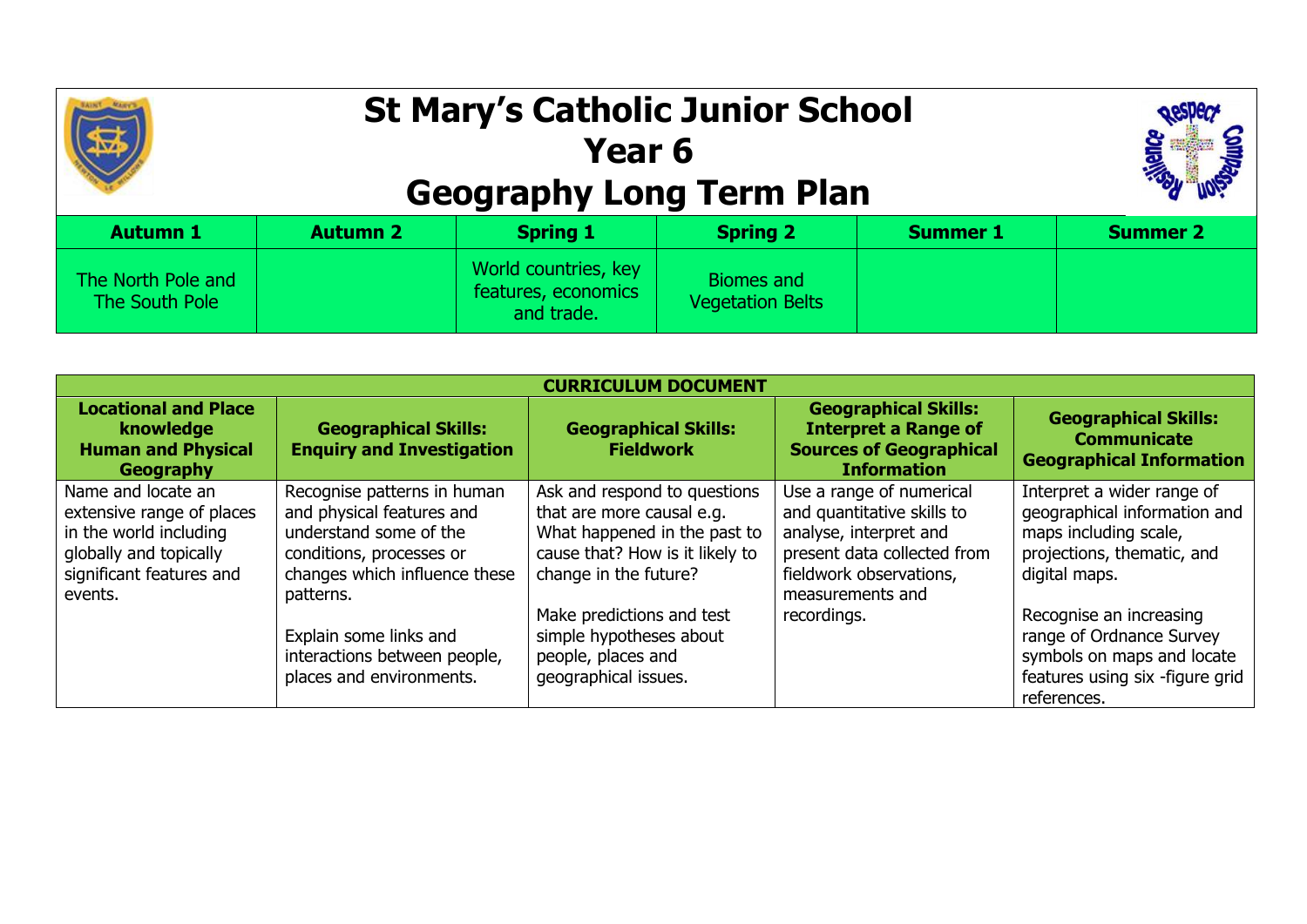| <b>CURRICULUM ENTITLEMENT</b>                                |                                                                                                                                                                                                                                                                                                                                                                                                                                                                                                                                                                                                                                                                                                                                                                                                                                                                                                                                                                                                                                      |                                                                                                                                                                                                                                                                                  |                                                                                                                                                                                                                                                                                                                                                                                                                                                                                                                                                                                                                      |  |
|--------------------------------------------------------------|--------------------------------------------------------------------------------------------------------------------------------------------------------------------------------------------------------------------------------------------------------------------------------------------------------------------------------------------------------------------------------------------------------------------------------------------------------------------------------------------------------------------------------------------------------------------------------------------------------------------------------------------------------------------------------------------------------------------------------------------------------------------------------------------------------------------------------------------------------------------------------------------------------------------------------------------------------------------------------------------------------------------------------------|----------------------------------------------------------------------------------------------------------------------------------------------------------------------------------------------------------------------------------------------------------------------------------|----------------------------------------------------------------------------------------------------------------------------------------------------------------------------------------------------------------------------------------------------------------------------------------------------------------------------------------------------------------------------------------------------------------------------------------------------------------------------------------------------------------------------------------------------------------------------------------------------------------------|--|
|                                                              | <b>Key Geographical Knowledge</b>                                                                                                                                                                                                                                                                                                                                                                                                                                                                                                                                                                                                                                                                                                                                                                                                                                                                                                                                                                                                    | <b>Vocabulary</b>                                                                                                                                                                                                                                                                | Assessment Criteria - 'Can I? statements'                                                                                                                                                                                                                                                                                                                                                                                                                                                                                                                                                                            |  |
| <b>The North</b><br><b>Pole and The</b><br><b>South Pole</b> | The polar regions extend from<br>$\bullet$<br>the North pole to the Arctic<br>Circle at 66.5° north latitude<br>and from the South Pole to the<br>Antarctic Circle at 66.5° south<br>latitude.<br>The Antarctic is a continent<br>because there is a land mass<br>below the ice; the Arctic is not<br>a continent as there is no land<br>beneath the ice; however, the<br>Arctic circle reaches out to<br>include the northern part of<br>other land masses<br>There are deserts at the North<br>Pole and the South Pole called<br>the Arctic Desert and Antarctic<br>Desert respectively<br>The polar regions are<br>$\bullet$<br>dominated by ice-sheet and<br>tundra regions<br>The tundra is characterized by<br>permafrost, a layer of soil that<br>is frozen all year round<br>Animals and plants are adapted<br>to their environment<br>Norway, Sweden, Finland,<br>Russia, the United States<br>(Alaska), Canada, and Denmark<br>(Greenland) are the countries<br>located in the Arctic Circle<br>Sea ice $-$ climate change | Adapted, Arctic Circle, area,<br>climate change, continents,<br>country, desert, latitude, lichen,<br>longitude, moss, nomadic, North<br>Pole, opportunistic, permafrost,<br>region, scarcity, sedges, South<br>Pole, temperate, temperature,<br>thermometer, tundra, vegetation | Can I ask and respond to questions that are more causal<br>e.g. What happened in the past to cause that? How is it<br>likely to change in the future?<br>Can I make predictions and test simple hypotheses about<br>$\bullet$<br>people, places and geographical issues?<br>Can I name and locate The North Pole and The South Pole?<br>$\bullet$<br>Can I recognise patterns in human and physical features<br>$\bullet$<br>and understand some of the conditions, processes or<br>changes which influence these patterns?<br>Can I explain some links and interactions between people,<br>places and environments? |  |
| World                                                        | The seven continents: Europe,                                                                                                                                                                                                                                                                                                                                                                                                                                                                                                                                                                                                                                                                                                                                                                                                                                                                                                                                                                                                        | Consumers, economics,                                                                                                                                                                                                                                                            | Can I ask and respond to questions that are more causal<br>$\bullet$                                                                                                                                                                                                                                                                                                                                                                                                                                                                                                                                                 |  |
| countries,                                                   | North America, South America,                                                                                                                                                                                                                                                                                                                                                                                                                                                                                                                                                                                                                                                                                                                                                                                                                                                                                                                                                                                                        | environmental impact, exports,                                                                                                                                                                                                                                                   | e.g. What happened in the past to cause that? How is it                                                                                                                                                                                                                                                                                                                                                                                                                                                                                                                                                              |  |
| key features,                                                | Africa, Asia, Australia and                                                                                                                                                                                                                                                                                                                                                                                                                                                                                                                                                                                                                                                                                                                                                                                                                                                                                                                                                                                                          | Fairtrade, first world, imports,                                                                                                                                                                                                                                                 | likely to change in the future?                                                                                                                                                                                                                                                                                                                                                                                                                                                                                                                                                                                      |  |
|                                                              | Antarctica.                                                                                                                                                                                                                                                                                                                                                                                                                                                                                                                                                                                                                                                                                                                                                                                                                                                                                                                                                                                                                          | industry, producers, product,                                                                                                                                                                                                                                                    |                                                                                                                                                                                                                                                                                                                                                                                                                                                                                                                                                                                                                      |  |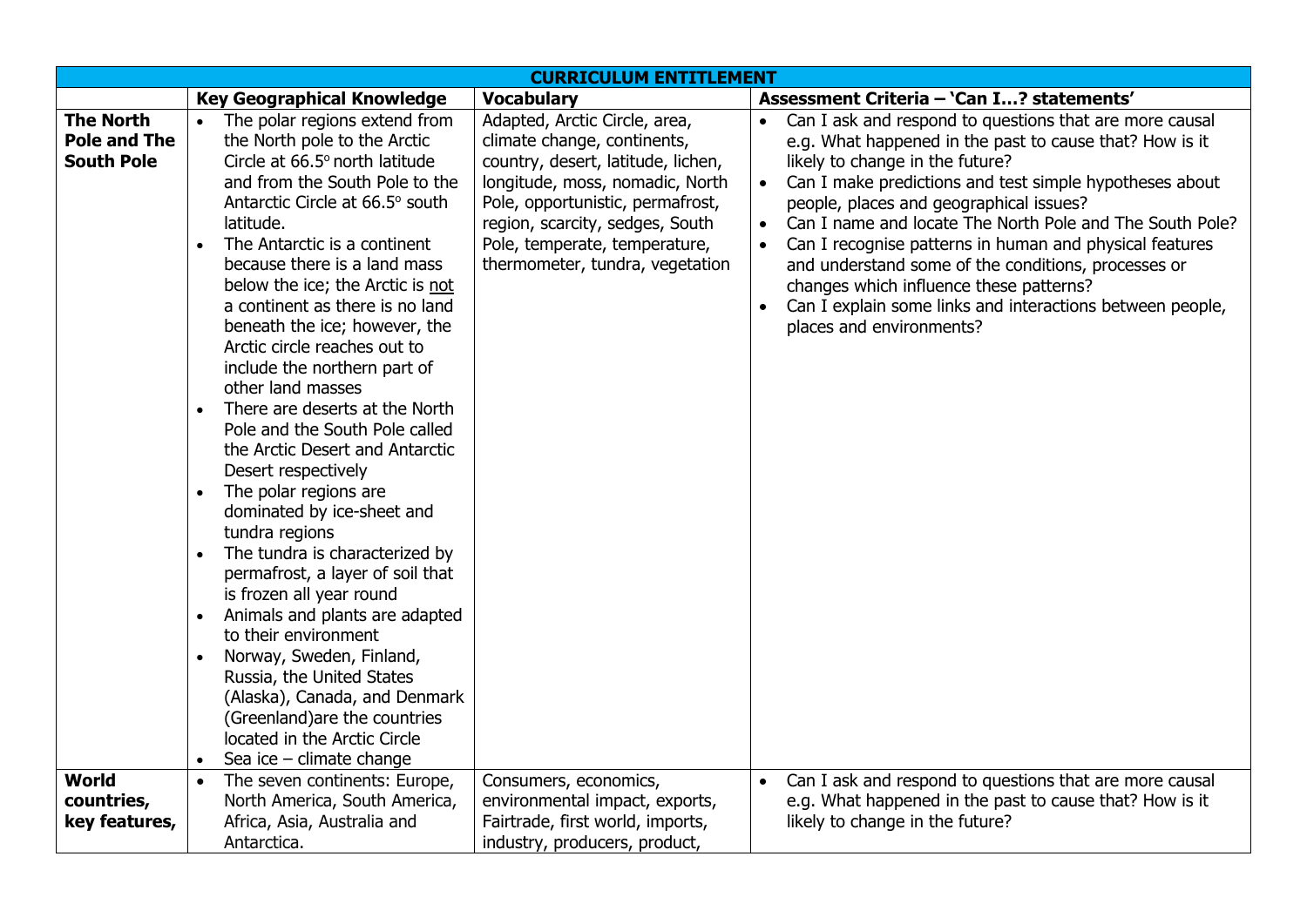| economics         | The G7 countries: Canada,                   | supply and demand, third world,  | $\bullet$ | Can I make predictions and test simple hypotheses about      |
|-------------------|---------------------------------------------|----------------------------------|-----------|--------------------------------------------------------------|
| and trade         | France, Germany, Italy, Japan,              | trade, transport                 |           | people, places and geographical issues?                      |
|                   | the UK and the US.                          |                                  | $\bullet$ | Can I name and locate an extensive range of places in the    |
|                   | A country's economy is the sum<br>$\bullet$ |                                  |           | world including globally and topically significant features  |
|                   | total of its production,                    |                                  |           | and events?                                                  |
|                   | distribution and trade in goods             |                                  |           | Can I recognise patterns in human and physical features      |
|                   | and services (i.e. all the aspects          |                                  |           | and understand some of the conditions, processes or          |
|                   | of a country that relate to how             |                                  |           | changes which influence these patterns?                      |
|                   | resources are used and                      |                                  |           | Can I explain some links and interactions between people,    |
|                   | distributed)                                |                                  |           | places and environments?                                     |
|                   | The UK buys and sells products<br>$\bullet$ |                                  |           |                                                              |
|                   | and services from around the                |                                  |           |                                                              |
|                   | world; many of the products                 |                                  |           |                                                              |
|                   | the UK buys are imported from               |                                  |           |                                                              |
|                   | China, including electronic                 |                                  |           |                                                              |
|                   | equipment, clothing, toys, etc;             |                                  |           |                                                              |
|                   | know that this trade benefits               |                                  |           |                                                              |
|                   | both countries                              |                                  |           |                                                              |
|                   | China is the most populous<br>$\bullet$     |                                  |           |                                                              |
|                   | nation in the world                         |                                  |           |                                                              |
|                   | Fairtrade<br>$\bullet$                      |                                  |           |                                                              |
| <b>Biomes and</b> | The seven continents: Europe,<br>$\bullet$  | BIOMES: Aquatic, desert, forest, | $\bullet$ | Can I ask and respond to questions that are more causal      |
| <b>Vegetation</b> | North America, South America,               | grasslands, rainforest, tundra   |           | e.g. What happened in the past to cause that? How is it      |
| <b>Belts</b>      | Africa, Asia, Australia and                 |                                  |           | likely to change in the future?                              |
|                   | Antarctica.                                 | CLIMATE ZONES: arid,             |           | Can I make predictions and test simple hypotheses about      |
|                   | One global ocean divided into<br>$\bullet$  | Mediterranean, mountains, polar, |           | people, places and geographical issues?                      |
|                   | five distinct oceans: the Pacific           | temperate, tropical              |           | Can I recognise patterns in human and physical features      |
|                   | Ocean, the Atlantic Ocean, the              |                                  |           | and understand some of the conditions, processes or          |
|                   | Indian Ocean, the Southern                  | Atmospheric pressure,            |           | changes which influence these patterns?                      |
|                   | Ocean and the Arctic Ocean                  | biodiversity, biome, boreal      |           | Can I explain some links and interactions between people,    |
|                   | 6 main biomes:                              | forest/Taiga, climate, climate   |           | places and environments?                                     |
|                   | Aquatic - largest biome,<br>$\bullet$       | zones, confierous forest,        |           | Can I use a range of numerical and quantitative skills to    |
|                   | covering nearly 75% of our                  | continent, continental climate,  |           | analyse, interpret and present data collected from fieldwork |
|                   | planet and can be divided into              | deciduous forest, desert,        |           | observations, measurements and recordings?                   |
|                   | two main categories:                        | distribution, ecosystem,         |           | Can I interpret a wider range of geographical information    |
|                   | freshwater and saltwater.                   | environment, equator, equatorial |           | and maps including scale, projections, thematic, and digital |
|                   | Desert - cover about one fifth<br>$\bullet$ | climate, flora, forest, global,  |           | maps?                                                        |
|                   | of the planet's land area. Can              | humidity, latitude, location,    |           |                                                              |
|                   | be either hot or cold.                      | longitude, maritime climate,     |           |                                                              |